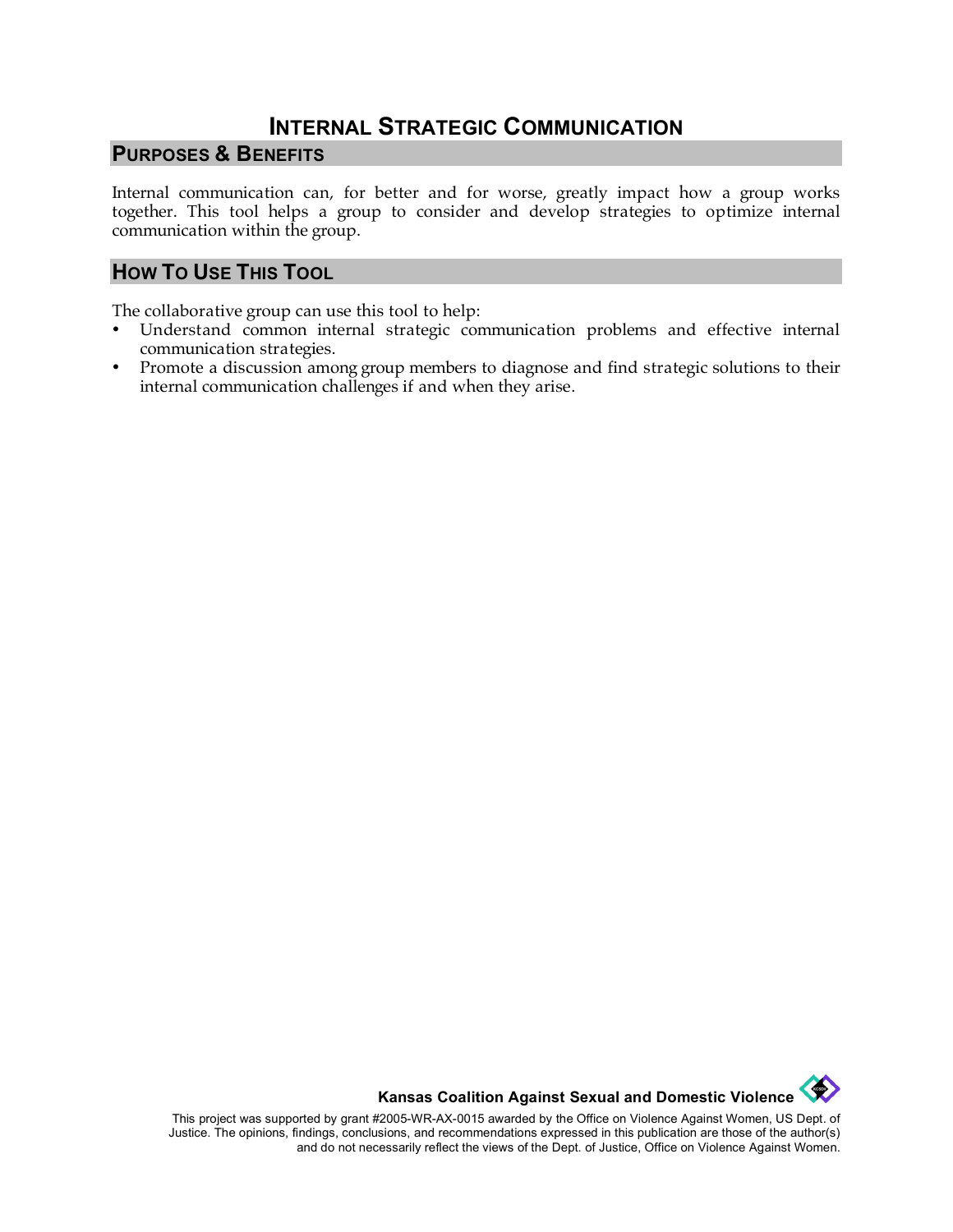## **INTERNAL STRATEGIC COMMUNICATION**

Communication breakdowns within a group can be a common and unfortunate reality for a collaborative group. Internal strategic communication is a key component to how a group works together and meets their goals – when it's good, it can pave the way for great success, and it can create significant barriers to success when there are problems, especially if they are not addressed. Understanding common internal communication problems and solutions can help a group to identify and address challenges in a timely and effective manner. If and when internal communication challenges arise, the group can even consider adding identified solutions to internal strategic communication problems to their guiding principles, which outline how the group agrees to work together *(For more information, see ["Developing Guiding Principles"](http://www.kcsdv.org/toolkit/commorgtoolkit.html#DevelopingGuidingPrinciples) in Step 1C – Setting Your Collaborative Group Up for Success: Tools for Determining How You'll Work Together" of the toolkit.)*

Much emphasis is placed on external communications:

- *Are you reaching your constituents?*
- *Are you effectively conveying the message you want to convey?*
- *Are you affecting change through your message?*
- *Are you targeting your communications in the community to encourage partnerships?*

While these external communications are critical, it is also equally important to communicate effectively with those involved in your collaborative partnership.

The left column of the table below lists common problems that can arise and impede internal communication, preventing it from happening efficiently and effectively. Additionally, understanding and using specific, effective internal communication strategies, listed in the right column of the table below, can help a group to prevent altogether or minimize any pitfalls experienced. If and when communication challenges arise, these strategies may help to identify resolution.

Use the following strategies to avoid some of the common pitfalls that inhibit effective communication:

| <b>COMMON INTERNAL</b><br><b>COMMUNICATION</b>                                                                                                                                                                         | <b>STRATEGY(IES) FOR EFFECTIVE INTERNAL COMMUNICATION:</b>                                                                                                                                                                                                                                                                                                                                                                                                                                                                                                                                                                                                                                     |  |  |
|------------------------------------------------------------------------------------------------------------------------------------------------------------------------------------------------------------------------|------------------------------------------------------------------------------------------------------------------------------------------------------------------------------------------------------------------------------------------------------------------------------------------------------------------------------------------------------------------------------------------------------------------------------------------------------------------------------------------------------------------------------------------------------------------------------------------------------------------------------------------------------------------------------------------------|--|--|
| <b>PROBLEMS:</b>                                                                                                                                                                                                       |                                                                                                                                                                                                                                                                                                                                                                                                                                                                                                                                                                                                                                                                                                |  |  |
| People assume the knowledge<br>they have is the knowledge<br>everyone has. In reality, people<br>are not usually aware of<br>information unless it is shared<br>deliberately.                                          | <b>Share information appropriately - Sometimes it is difficult to remember to include other individuals in plans and details. However, some individuals who have peripheral involvement</b><br>may have valuable feedback to offer if they are given the opportunity to participate in a<br>discussion, meeting, or e-mail thread.<br>Provide updates to all stakeholders - When working in a collaborative partnership, it is<br>important to provide updates to all stakeholders, alerting them of changes, new developments, or<br>providing on-going status reports. When all stakeholders receive the samemessage, the<br>likelihood of that message being confused is lessened.          |  |  |
| A dislike of bureaucracy can<br>sometimes mean that internal<br>communications become too<br>streamlined. Fewer memos are<br>written to cut down on<br>paperwork. As a result, some<br>messages are not shared at all. | Share information appropriately - Sometimes it is difficult to remember to include other<br>$\bullet$<br>individuals in plans and details. However, some individuals who have peripheral involvement<br>may have valuable feedback to offer if they are given the opportunity to participate in a<br>discussion, meeting, or e-mail thread.<br>Provide updates to all stakeholders - When working in a collaborative partnership, it is<br>important to provide updates to all stakeholders, alerting them of changes, new developments, or<br>providing on-going status reports. When all stakeholders receive the samemessage, the<br>likelihood of that message being confused is lessened. |  |  |



This project was supported by grant #2005-WR-AX-0015 awarded by the Office on Violence Against Women, US Dept. of Justice. The opinions, findings, conclusions, and recommendations expressed in this publication are those of the author(s) and do not necessarily reflect the views of the Dept. of Justice, Office on Violence Against Women.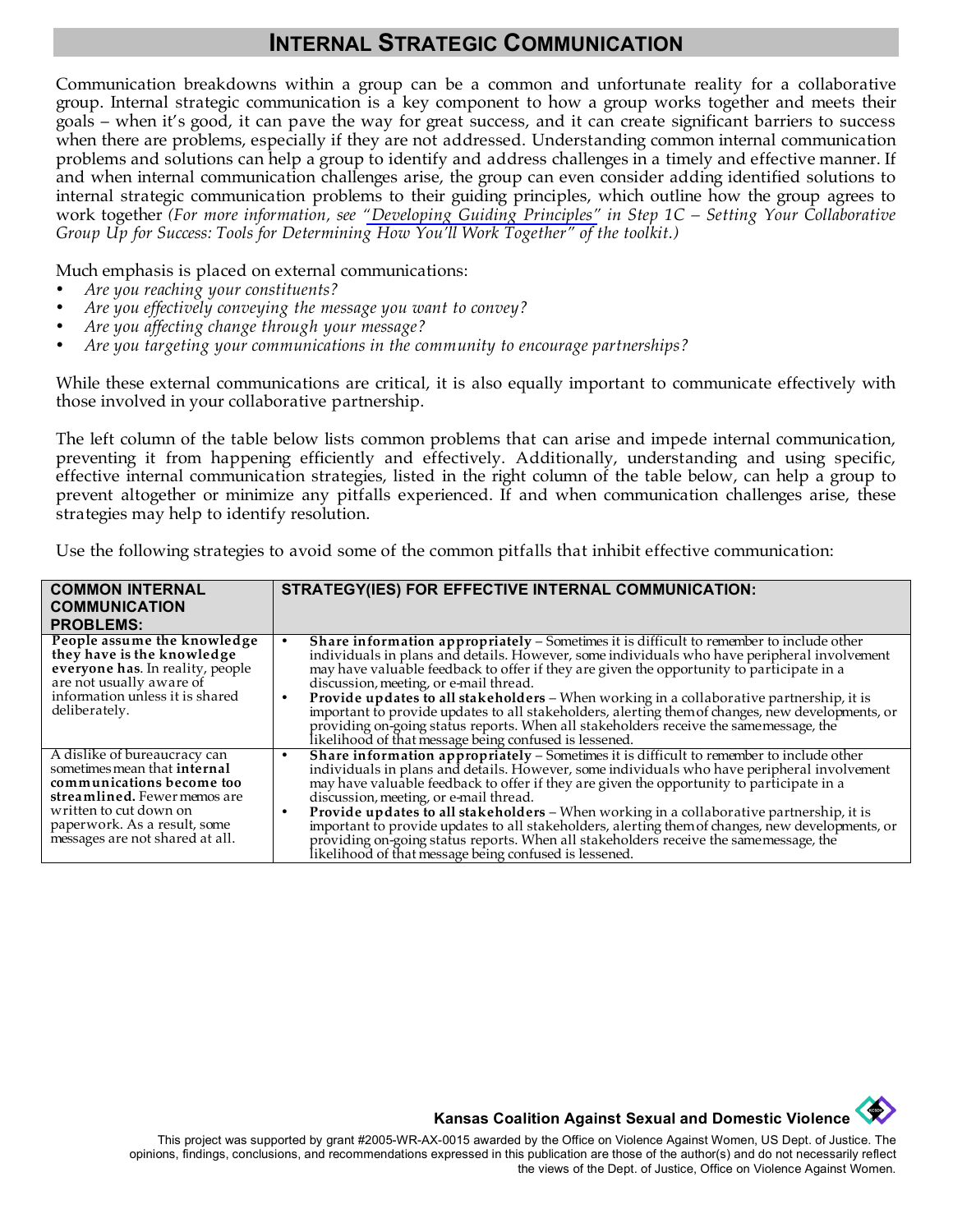| Communicating too frequently<br>can mean that the message is lost                                                                                                                                                                                                                                                                                                                         |           | Keep messages simple - When writing e-mails, memos, or other communications, keep the<br>intended message clear and concise. Keep in mind that the average attention span for a written e-                                                                                                                                                                                                                                                                                                                                                                                                                                                                                                |
|-------------------------------------------------------------------------------------------------------------------------------------------------------------------------------------------------------------------------------------------------------------------------------------------------------------------------------------------------------------------------------------------|-----------|-------------------------------------------------------------------------------------------------------------------------------------------------------------------------------------------------------------------------------------------------------------------------------------------------------------------------------------------------------------------------------------------------------------------------------------------------------------------------------------------------------------------------------------------------------------------------------------------------------------------------------------------------------------------------------------------|
| or not given appropriate notice.<br>After receiving 20 e-mails on the                                                                                                                                                                                                                                                                                                                     |           | mail message is less than 50 words. That means the main points of your message need to happen<br>at the top of the e-mail or memo.                                                                                                                                                                                                                                                                                                                                                                                                                                                                                                                                                        |
| same subject, a recipient may<br>decide to skim the text or avoid<br>reading it all together.                                                                                                                                                                                                                                                                                             |           | Use $e$ -mail subject lines effectively $-$ The subject line of an e-mail is the first way your<br>message is conveyed. Title subject lines appropriately and flag e-mails as high or low importance<br>accordingly so the recipient knows if a response is expected quickly.                                                                                                                                                                                                                                                                                                                                                                                                             |
| Different people interpret                                                                                                                                                                                                                                                                                                                                                                |           | Provide updates to all stakeholders - When working in a collaborative partnership, it is                                                                                                                                                                                                                                                                                                                                                                                                                                                                                                                                                                                                  |
| messages differently, causing<br>confusion and possibly the<br>dissemination of misinformation<br>as the message moves from person<br>to person.                                                                                                                                                                                                                                          | $\bullet$ | important to provide updates to all stakeholders, alerting them of changes, new developments, or<br>providing on-going status reports. When all stakeholders receive the same message, the<br>likelihood of that message being confused is lessened.<br>Address rumors - Addressing rumors when they arise is important to keeping communication<br>clear among a group. If rumors are not addressed quickly, misinformation can spread, leading to<br>confusion and frustration.                                                                                                                                                                                                         |
| Stress can sometimes mean<br>that only critical information is<br>shared. This may avoid a crisis at<br>the present, but could lead to a<br>bigger crisis in the future.                                                                                                                                                                                                                  | $\bullet$ | Share information appropriately - Sometimes it is difficult to remember to include other<br>individuals in plans and defails. However, some individuals who have peripheral involvement<br>may have valuable feedback to offer if they are given the opportunity to participate in a<br>discussion, meeting, or e-mail thread.<br><b>Provide updates to all stakeholders</b> – When working in a collaborative partnership, it is<br>important to provide updates to all stakeholders, alerting them of changes, new developments, or<br>providing on-going status reports. When all stakeholders receive the same message, the<br>likelihood of that message being confused is lessened. |
| Taking an attitude of solving<br>problems rather than<br>proactively working toward<br>understanding can also leave<br>individuals in crisis mode,<br>creating more stress.                                                                                                                                                                                                               |           | Take a more proactive, preventative approach to internal communication by <b>incorporating the</b><br>strategies for effective internal communication listed in the column of this table into the<br>collaborative group's guiding principles, since they describe how the group will work<br>together.                                                                                                                                                                                                                                                                                                                                                                                   |
| Sometimes the real message of a<br>communication can be lost in<br>an influx of data.                                                                                                                                                                                                                                                                                                     |           | Keep messages simple - When writing e-mails, memos, or other communications, keep the<br>intended message clear and concise. Keep in mind that the average attention span for a written e-<br>mail message is less than 50 words. That means the main points of your message need to happen<br>at the top of the e-mail or memo.                                                                                                                                                                                                                                                                                                                                                          |
|                                                                                                                                                                                                                                                                                                                                                                                           |           | Use $e$ -mail subject lines effectively $-$ The subject line of an e-mail is the first way your<br>message is conveyed. Title subject lines appropriately and flag e-mails as high or low importance<br>accordingly so the recipient knows if a response is expected quickly.                                                                                                                                                                                                                                                                                                                                                                                                             |
| Information is given on a need-<br>to-know basis. Individuals may<br>make a personal decision that<br>others do not need to know certain<br>information. The risk with this<br>approach is that someone who<br>might not be viewed as a "need-to-<br>know" individual may have<br>helpful feedback or may actually<br>have a stake in the information<br>and was not given consideration. |           | Share information appropriately – Sometimes it is difficult to remember to include other<br>individuals in plans and defails. However, some individuals who have peripheral involvement<br>may have valuable feedback to offer if they are given the opportunity to participate in a<br>discussion, meeting, or e-mail thread.<br><b>Provide updates to all stakeholders</b> – When working in a collaborative partnership, it is<br>important to provide updates to all stakeholders, alerting them of changes, new developments, or<br>providing on-going status reports. When all stakeholders receive the samemessage, the<br>likelihood of that message being confused is lessened.  |
| Professionals in a particular field<br>might use jargon that is not<br>easily understood among<br>others. In fact, some jargon might<br>mean one thing to one group of<br>people and something else to<br>another.                                                                                                                                                                        | $\bullet$ | Use jargon appropriately $-$ If any jargon must be used, make sure the precise meaning of that<br>jargon is clear to the recipients of the message.                                                                                                                                                                                                                                                                                                                                                                                                                                                                                                                                       |